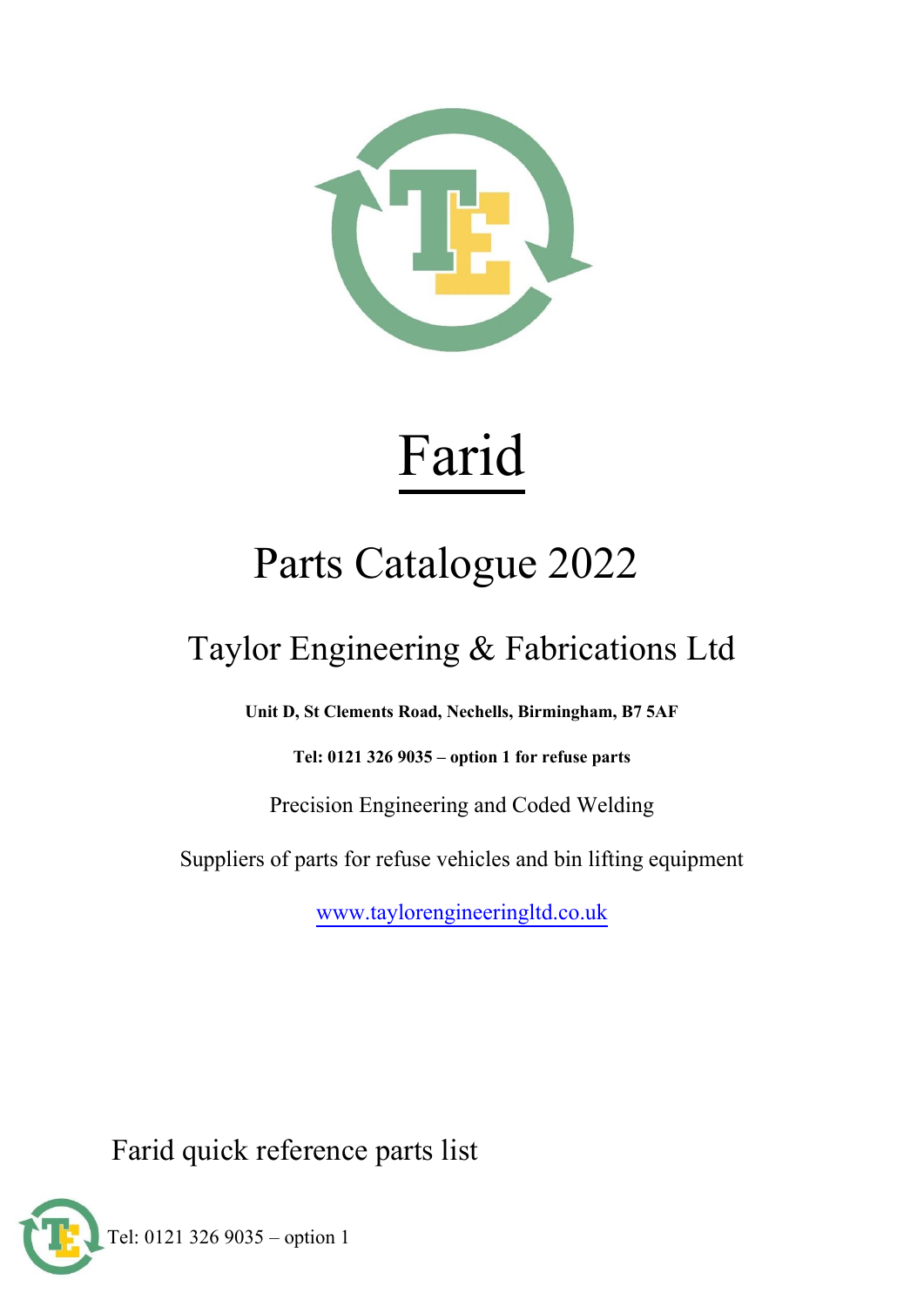| <b>Farid P/N</b> | <b>Description</b>                             | <b>Taylor</b><br><b>Engineering P/N</b> |
|------------------|------------------------------------------------|-----------------------------------------|
| 03220002668      | ROLLER T1 HOIST FARID                          | <b>TEM1688</b>                          |
| 03220003130      | PIN T1 HOIST FARID                             | TEM1689                                 |
| 03220003789      | CONNECTING ROD (dog bone), Farid T1            | <b>TEM1921</b>                          |
| 03220005257      | End Cap tilt frame T1 Hoist                    | <b>TEM1742</b>                          |
| 03907004078      | Spacer block                                   | <b>TEM1702</b>                          |
| 03907004439      | White nylon slide block                        | TEM1701                                 |
| 03907004440      | White nylon slide block                        | <b>TEM1700</b>                          |
| 03907004731      | Shim for spacer block                          | TEM1703                                 |
| 08010000028      | PIN, Lower, for Connecting Road (dog bone), T1 | TEM1921/2                               |
| 08010001942      | PIN, Upper, for Connecting Rod (dog bone), T1  | TEM1921/1                               |
| 08160000044      | <b>BUSH T1 HOIST FARID</b>                     | <b>TEM1691</b>                          |
| 08160000044      | <b>Bush Tilt Frame T1 Hoist</b>                | TEM1743                                 |
| 08160000070      | <b>BUSH T1 HOIST FARID</b>                     | TEM1690                                 |
| 08160001571      | <b>BUSH T1 HOIST FARID</b>                     | TEM1692                                 |

#### Electrical

| TEL2114 | Slide switch T601-16 Heil/Farid Mini matic |
|---------|--------------------------------------------|
|---------|--------------------------------------------|

#### Filters

|  | <b>TEF5044</b> | T1 Hydraulic Filter<br>(04140001205) |
|--|----------------|--------------------------------------|
|--|----------------|--------------------------------------|

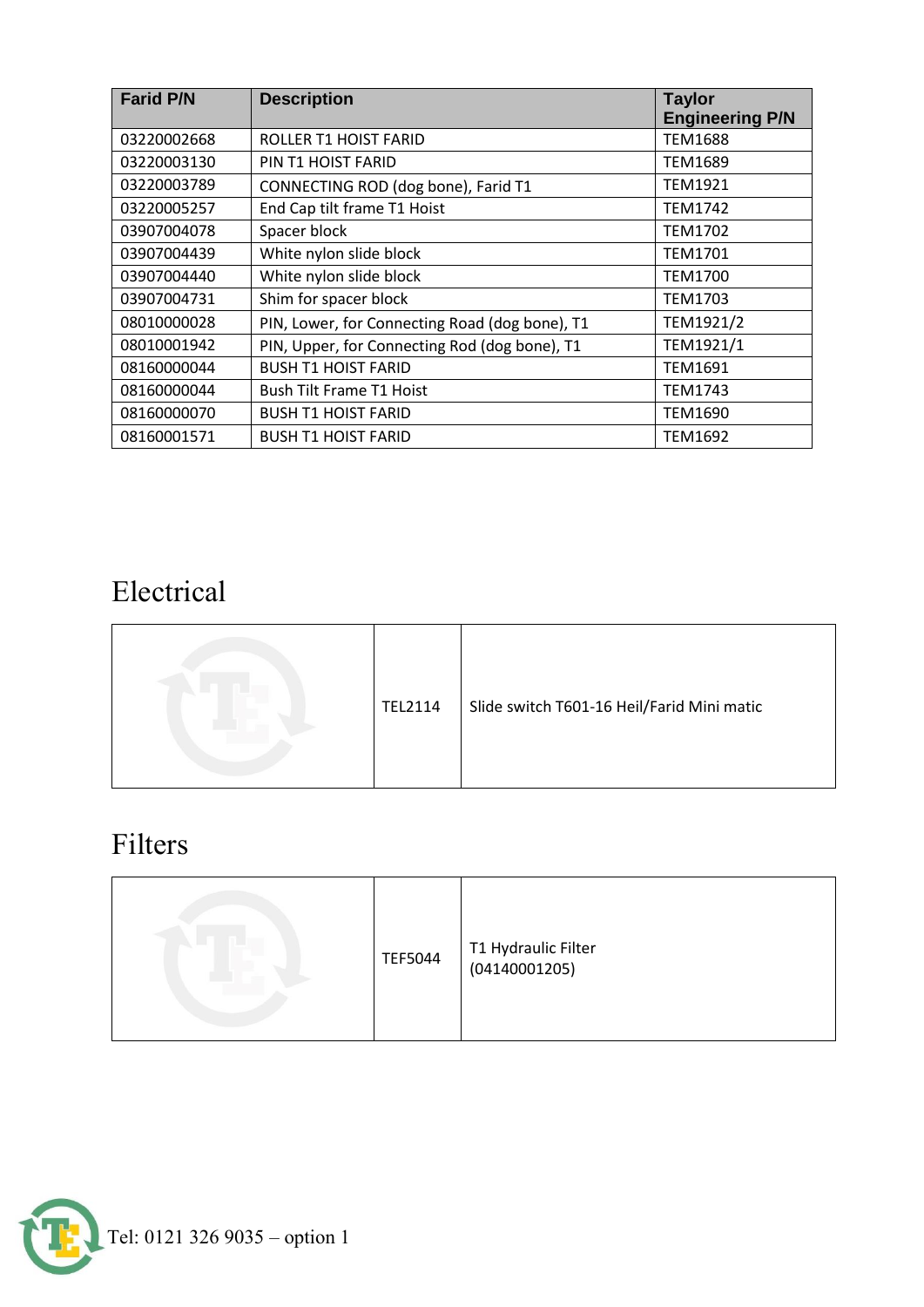#### Mechanical

| <b>TEM1121</b> | Bush hardened Heil FEL                 |
|----------------|----------------------------------------|
| <b>TEM1463</b> | Farid slide block T1H<br>(03907004168) |
| <b>TEM1464</b> | Farid slide block T1H                  |
| <b>TEM1465</b> | Farid end cap T1H<br>(03907004705)     |
| <b>TEM1688</b> | Farid roller T1 hoist<br>(03220002668) |
| TEM1689        | Faris pin T1 hoist<br>(03220003130)    |

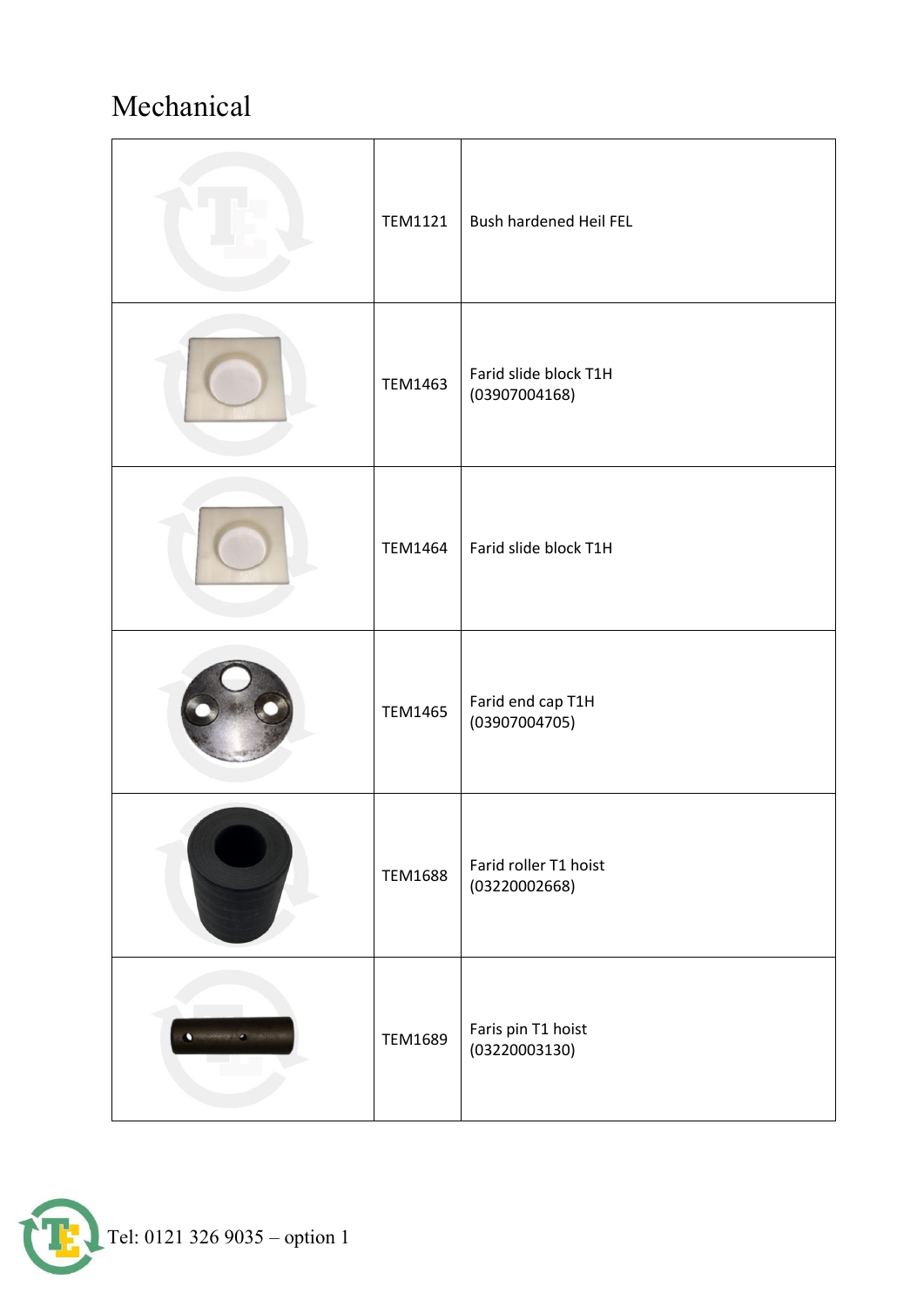| TEM1690        | Farid T1 bush hoist<br>(08160000070)     |
|----------------|------------------------------------------|
| TEM1691        | Farid bush T1 hoist<br>(08160000044)     |
| <b>TEM1692</b> | Faris bush T1 hoist<br>(08160001571)     |
| <b>TEM1700</b> | White nylon slide block<br>(03907004440) |
| <b>TEM1701</b> | White nylon slide block<br>(03907004439) |
| <b>TEM1702</b> | Spacer block<br>(03907004078)            |